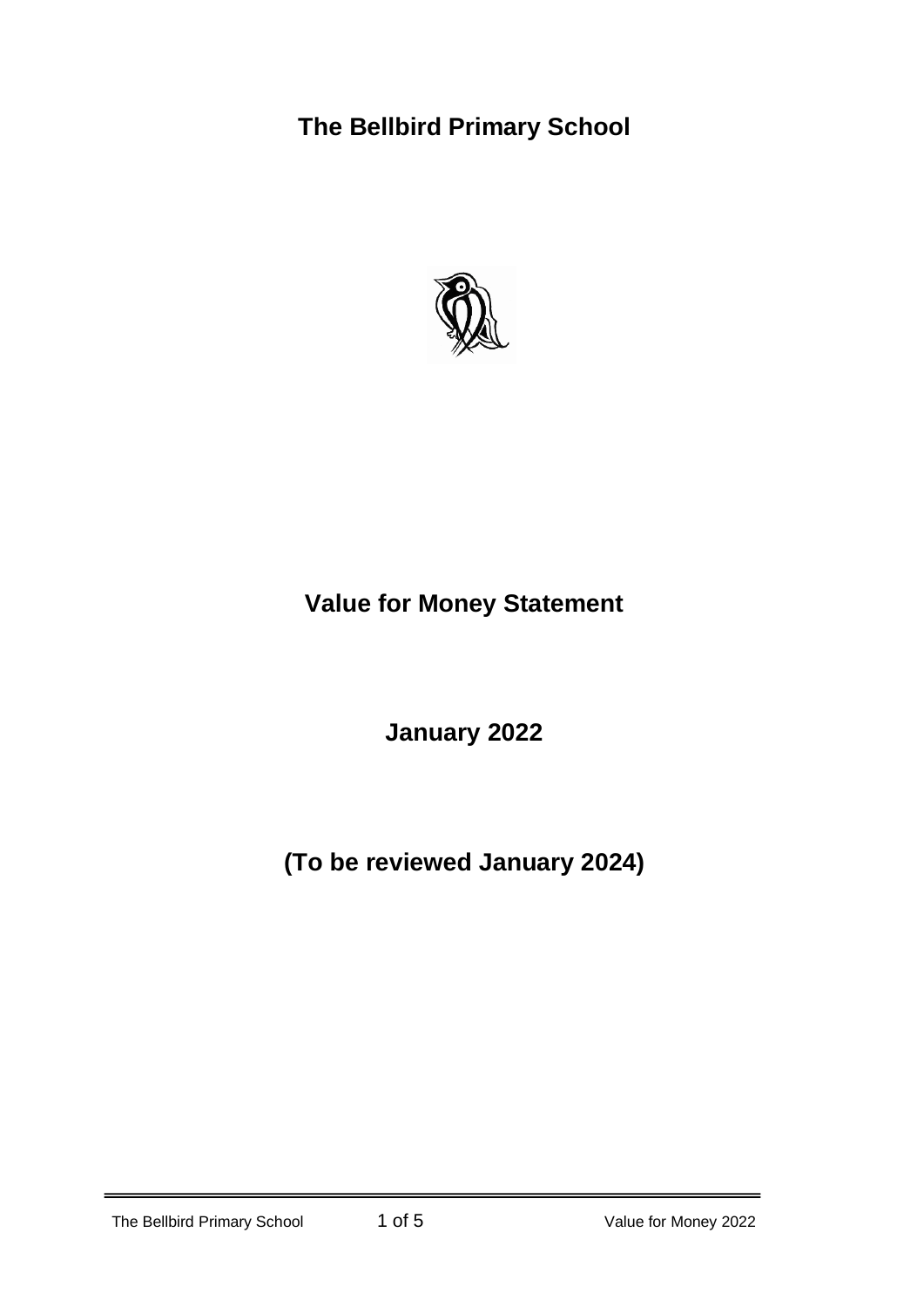## **Introduction**

The governing body is accountable for the way in which the school's resources are allocated to meet the objectives set out in the school's development plan. Governors need to secure the best possible outcome for pupils, in the most efficient and effective way, at a reasonable cost. This will lead to continuous improvement in the school's achievements and services.

#### **What is Value for Money?**

Value for money is about balancing:

**Economy**- Minimising the costs of resources used for goods and services

**Efficiency**-The relationship between outputs and the resources used to produce them

**Effectiveness**- The extent to which objectives have been achieved

#### **Obvious pitfalls to avoid include:**

- buying too cheaply and hence paying more in the long term
- spending disproportionate resources such as time in the pursuit of small gains (though this is tempting when budget pressures are very tight)
- confusing outcomes with outputs (although much of the education regime is dominated by outputs so we need to think of both)
- creating perverse incentives
- changing the culture of the school in an undesirable way (e.g. creating a 'penny-pinching' culture)

#### **How do we achieve value for money?**

Some of the key tools to achieve value for money can be found in the questions on which the former ' Best Value' regime for public bodies was based:

- **Challenge**  Is the school's performance high enough? Why and how is a service provided? Do we still need it? Can it be delivered differently? What do parents want?
- **Compare**  How does the school's pupil performance and financial performance compare with all schools? How does it compare with similar schools?
- **Consult**  How does the school seek the views of stakeholders about what the school does?
- **Compete**  How does the school secure efficient and effective services? Are services of the appropriate quality and economic?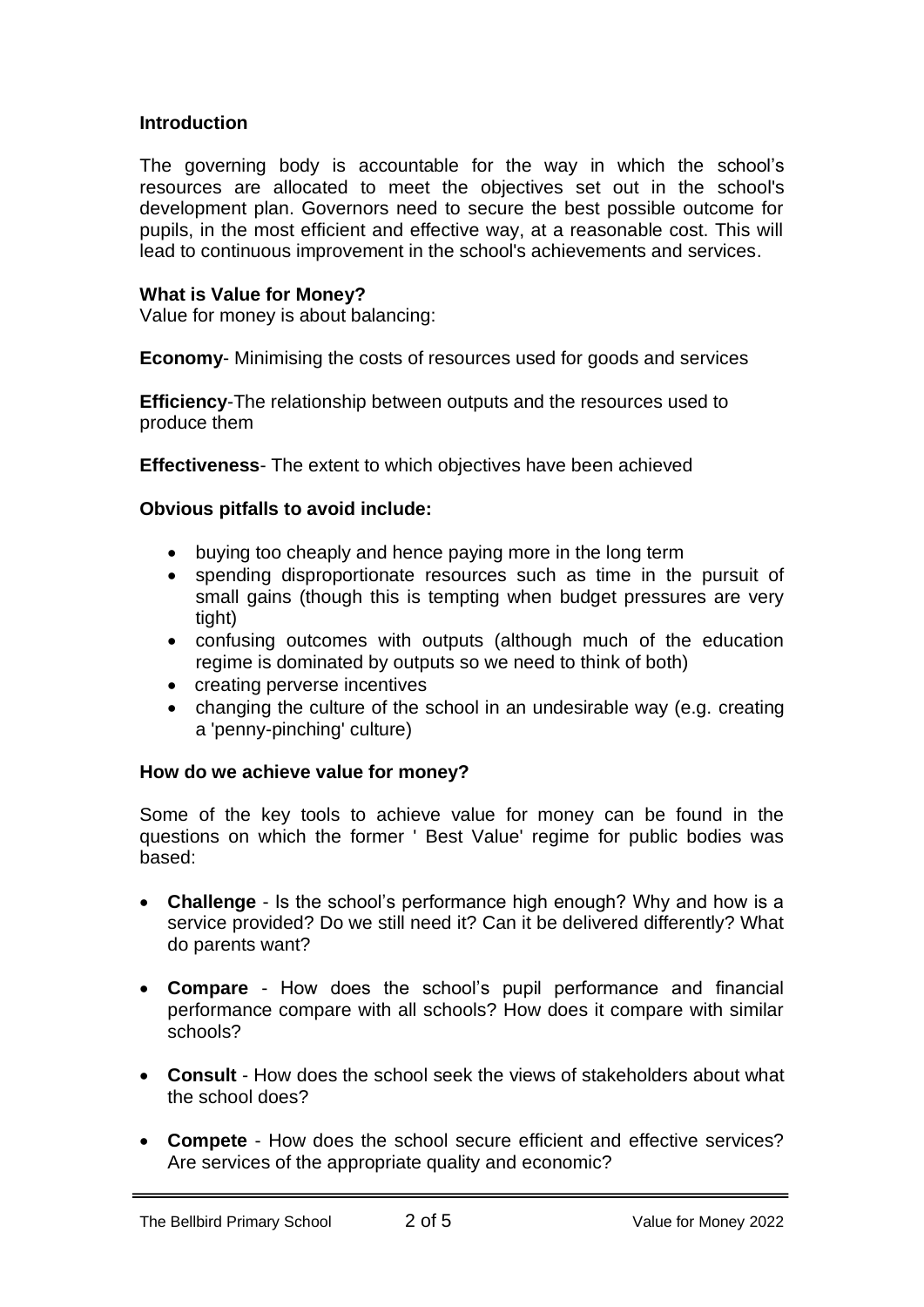## **Our General Approach**

The governors and school managers will apply the principles of value for money when making decisions about:

- the allocation of resources to best promote the aims and values of the school.
- the targeting of resources to best improve standards and the quality of provision.
- the use of resources to best support the various educational needs of all pupils.

Governors, and the school managers, will:

- make comparisons with other/similar schools using data provided by the LA and the Government, e.g. quality of teaching & learning, levels of expenditure
- challenge proposals, examining them for effectiveness, efficiency, and cost, e.g. setting of annual pupil achievement targets.
- require suppliers to compete on grounds of cost, and quality/suitability of services/products/backup, e.g. provision of computers, redecoration
- consult individuals and organisations on quality/suitability of the services we provide to parents and pupils, and services we receive from providers, e.g. Sex and Relationships Education, pupil reports, assigned inspector, Ofsted, maintenance consultant etc

This will apply in particular to:

- staffing
- use of premises
- use of resources
- quality of teaching
- quality of learning
- purchasing
- pupils' welfare (including safeguarding)
- health and safety

Governors and school managers:

- will not waste time and resources on investigating minor areas where few improvements can be achieved
- will not waste time and resources to make minor savings in costs
- will not waste time and resources by seeking tenders for minor supplies and services

The pursuit of minor improvements or savings is not cost effective if the administration involves substantial time or costs. Time wasted on minor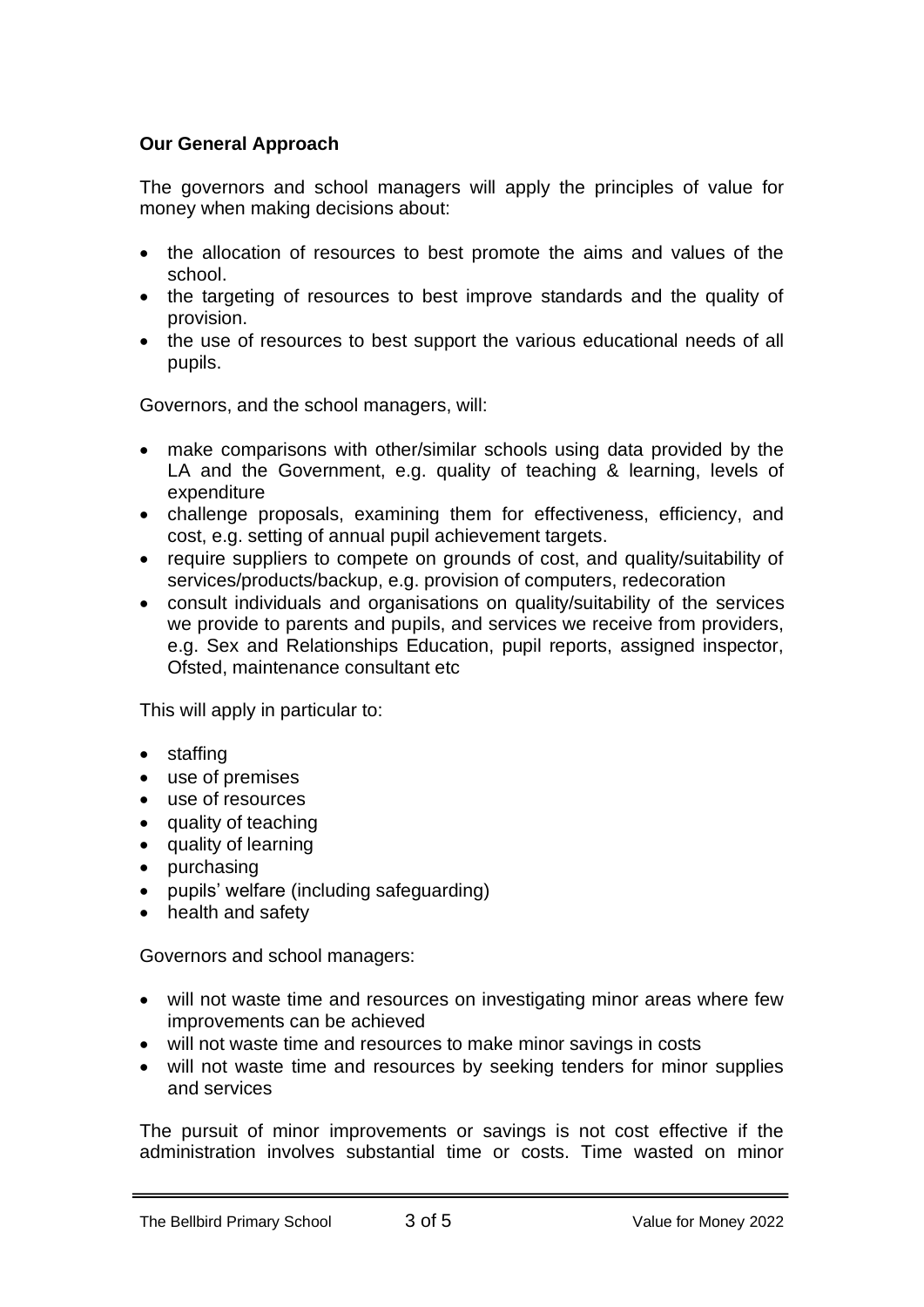improvements or savings can also distract management from more important or valuable areas.

## **Staffing**

Governors and school managers will deploy staff to provide value for money in terms of quality of teaching, quality of learning, adult-pupil ratio, and curriculum management.

#### **Use of Premises**

Governors and school managers will consider the allocation and use of teaching areas, support areas and communal areas, to provide the best environment for teaching & learning, for support services, and for communal access to central resources, e.g. the library.

#### **Use of Resources**

Governors and school managers will deploy equipment, materials, and services to provide pupils and staff with resources which support quality of teaching and quality of learning.

### **Teaching**

Governors and school managers will review the quality of curriculum provision and quality of teaching, to provide parents and pupils with:

- a curriculum which meets the requirements of the National Curriculum, National Literacy Strategy and National Numeracy Strategy, the LA Agreed RE Syllabus, and the needs of pupils
- teaching which builds on previous learning and has high expectations of children's achievement

#### **Learning**

Governors and school managers will review the quality of children's learning, by cohort, class, and group, to provide teaching which enables children to achieve at least nationally expected progress and then go beyond that where at all possible.

#### **Purchasing**

Governors and school managers will develop procedures for assessing need and obtaining goods and services which provide value for money in terms of suitability, efficiency, time, and cost. Measures already in place include:

- competitive tendering procedures
- procedures for accepting value for money quotes which are not necessarily the cheapest (e.g. suitability for purpose and quality of work)